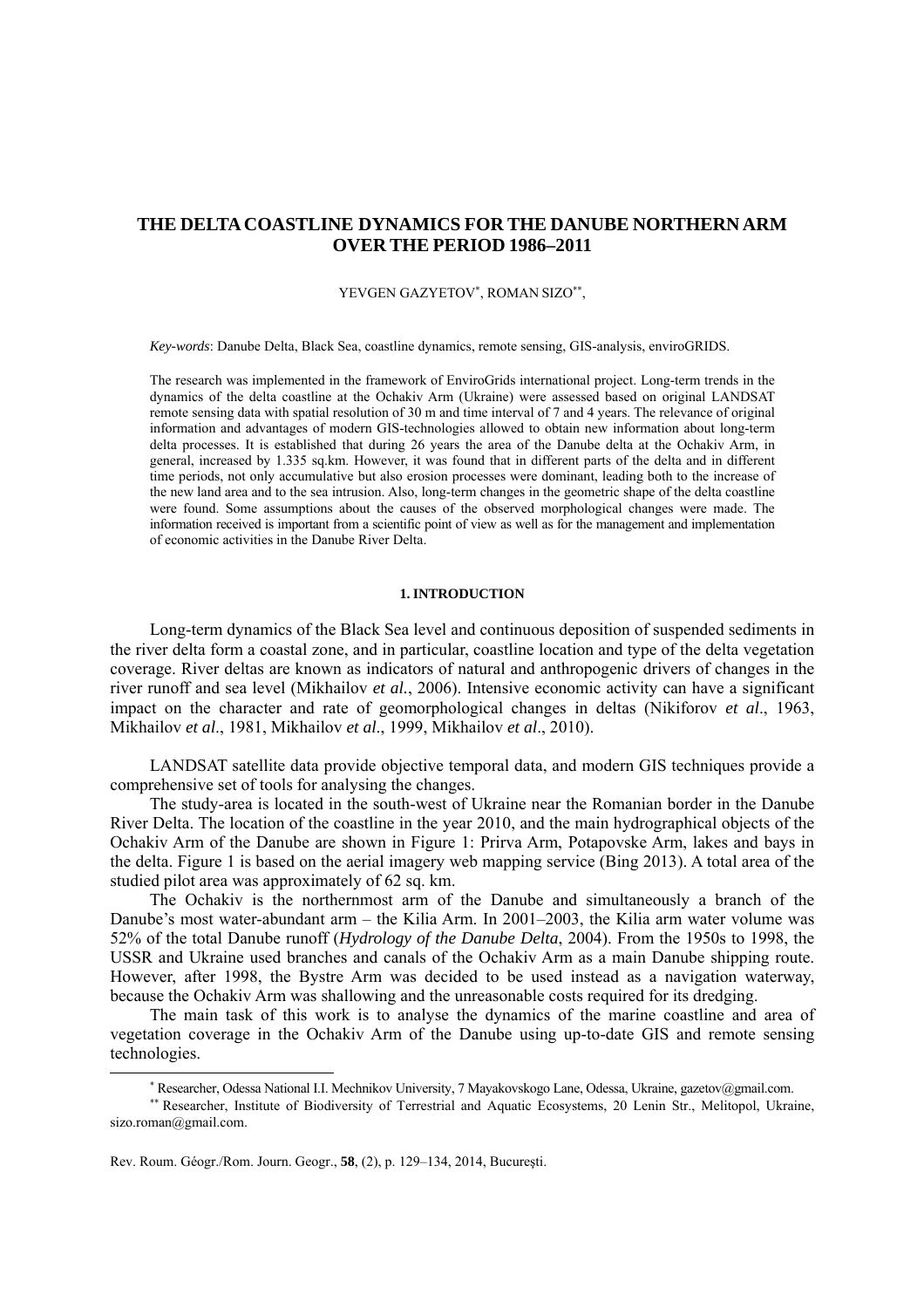

In this paper we made an attempt to evaluate trends of delta-formation processes driven by natural or anthropogenic factors in the study-area over the last 26 years based on remote sensing data.

Fig. 1 – Location of the arms in the northern part of the Danube Delta.

#### **2. INPUT DATA AND METHODOLOGY**

### **2.1. Input data**

Mapping the Ochakiv Arm coastline was done based on LandSat 5TM space imagery in the spring seasons of 1986, 1993, 2000, 2007 and 2011. The original information is available on open access at a website of the Earth Resources Observation and Science Center (EROS Center 2012). The spatial resolution of original satellite images is 30 m (15 m in panchromatic range).

The sea level is one of the most important factors to form a configuration of the coastline, islands and spits. Sizeable lowland areas of the delta can arise or disappear during short periods of time due to changes in the sea level, synoptic situation and wind tide processes. To minimize the error caused by short-term sea level fluctuations, we chose satellite images taken at dates with similar sea level values. Information on the sea level is based on measurements of the Prymorske hydrometeorological station, 10 km from the studied-area (Fig. 1). Sea levels for the dates of satellite images were kindly provided by the Danube Hydrometeorological Observatory (DHMO).

## **2.2. Methodology**

Multichannel satellite images were processed by ArcGIS 10 and ERDAS IMAGINE 2011.

To identify the distribution of water and of land areas we used a combination of spectral channels LandSat 5TM – "7-5-3" as being most suitable for this purpose (GIS-Lab 2005).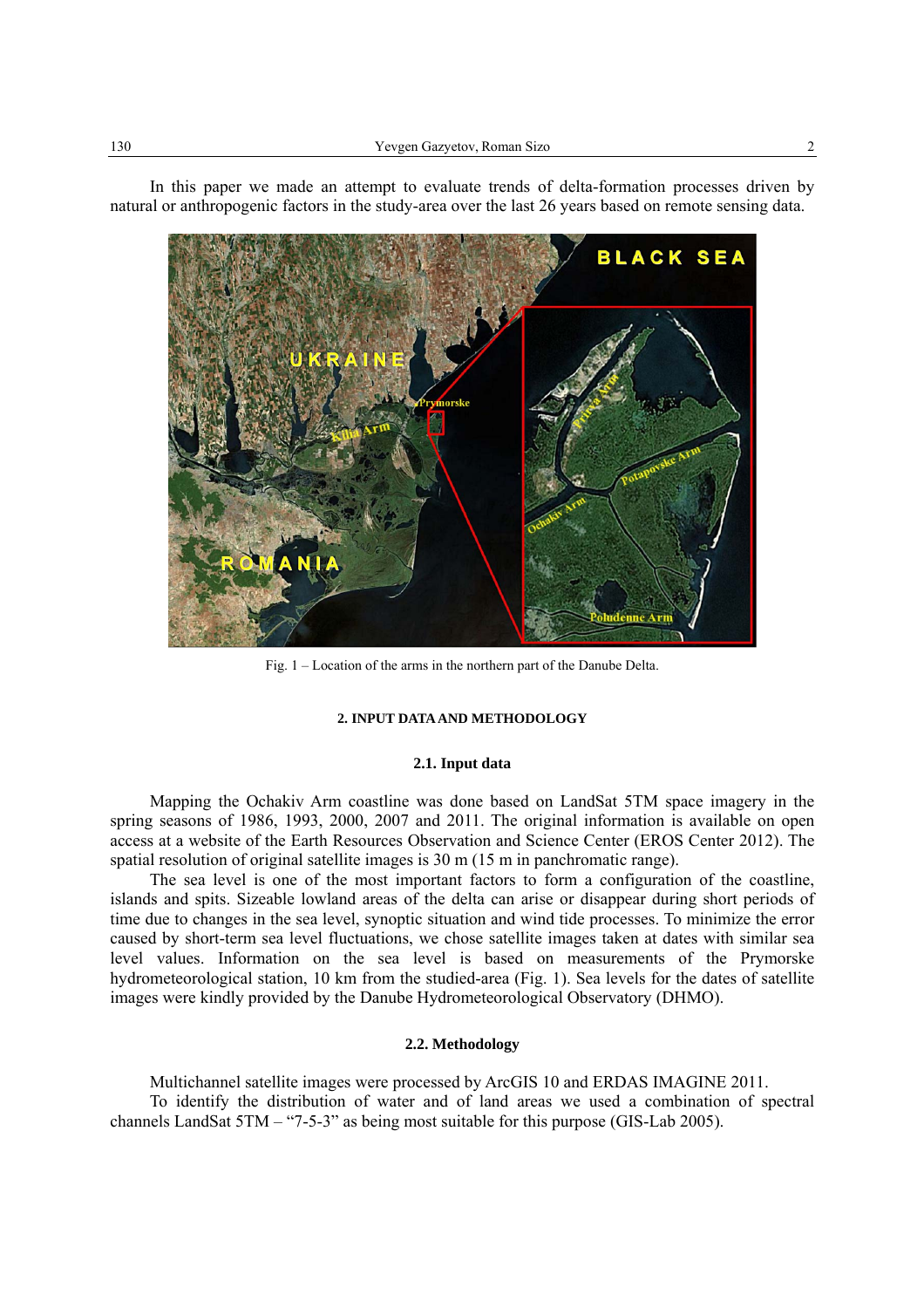The processing procedure of satellite images includes the merging of channels 7 and 5 and 3 of the image (Stack function of ERDAS IMAGINE 2011) and further the creation of a multichannel image (pseudo-RGB). ERDAS IMAGINE has been selected for the creation of space pseudo-colour images of the Danube River Delta because this software is one of generally accepted leaders for correct processing of the remote sensing information.

Supervised classification, transfer raster to vector and further processing of the vector maps were carried out in ArcGIS 10, which provides a wider range of tools for working with vector objects. The vector version of the maps has been chosen given the need to work with a significant number of small, often "unreal" objects, which appear during the classification of remote sensing data. The authors considered it more convenient to remove such objects or their merger into the larger ones in ArcGIS environment. The interactive supervised classification was done with ArcGIS on the basis of the significant number (30–40) of matching signatures being characteristic of water types of the underlying surface. Everything other than bodies of water was classified as land and/or vegetation. Then, from the whole set of received objects, 'land' was extracted using the 'Extraction' function of the 'Spatial Analyst' module of ArcGIS 10 and consequently processed with other functions of the 'Spatial Analyst' to remove occasional objects and make final maps. To accelerate the processing of a great amount of objects, obtained as a result of half-automatic classification, a set of ArcGIS 10 functions was used for the spatial processing of vector maps.

As a result, thw processing of time-dynamic raster images series of vector maps for the coastline of the studied area over the above-mentioned interval of time were composed. To reveal changes in the delta, the maps of the same scale were compared pairwise for the years as follows: 1986–1993, 1993– 2000, 2000–2007, 2007–2011, 1986–2011. Also a toolset of the spatial operations module 'Analysis Tools' from ArcGIS 10 was used to compare vector maps and calculate the size of changed areas.

Thus, a series of vector maps was produced, showing the dynamics of a form and location of the marine delta coastline of the Ochakiv Arm for the above-mentioned periods (Figs. 2, 3, 4, 5, 6).



Fig. 2 – Coastline dynamics of the Ochakiv Arm in 1986–1993.



Fig. 3 – Coastline dynamics of the Ochakiv Arm in 1993–2000.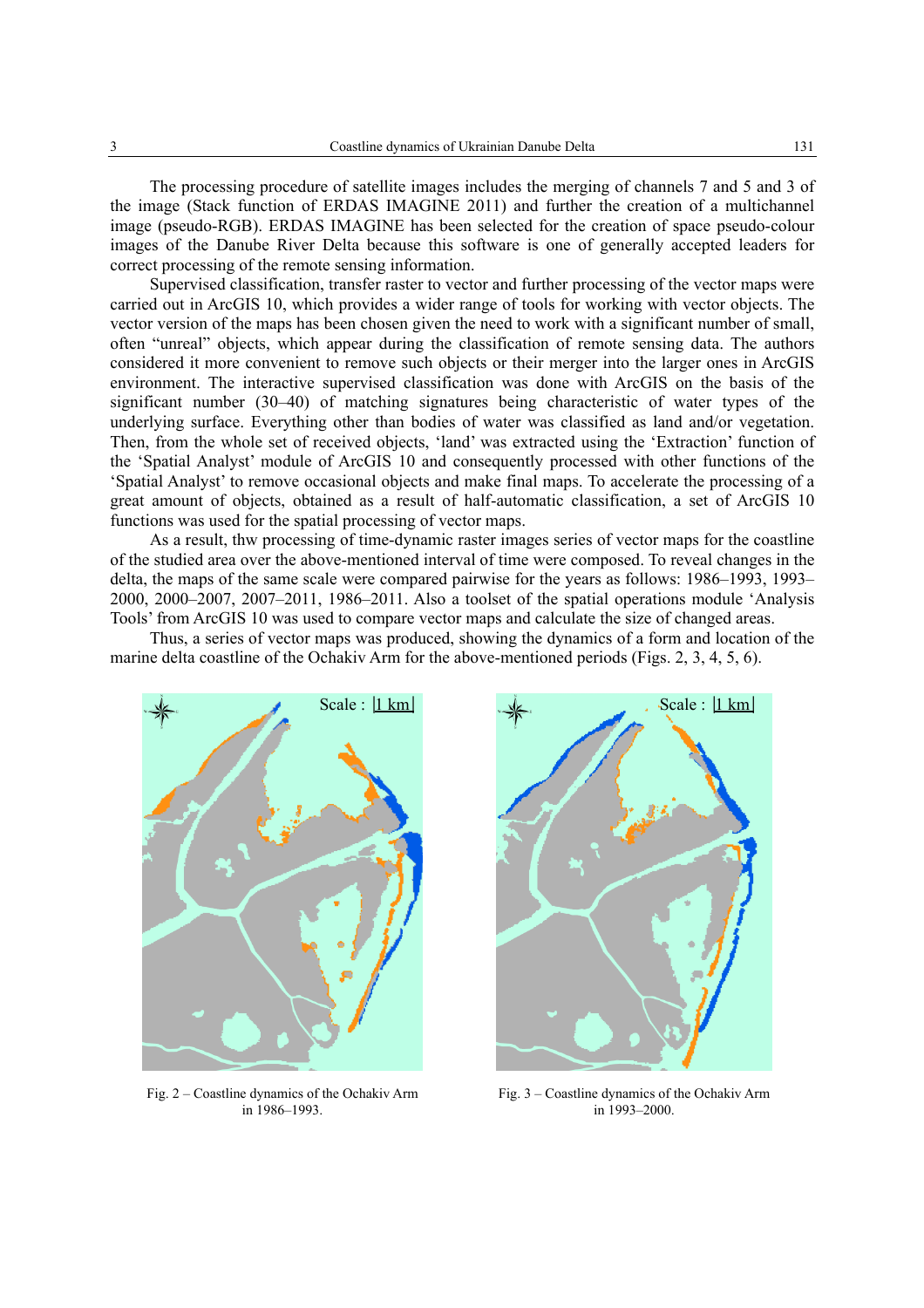

Fig 4 – Coastline dynamics of the Ochakiv Arm in 2000–2007.



Fig. 5 – Coastline dynamics of the Ochakiv Arm in 2007–2011.



Fig. 6 – Coastline dynamics of the Ochakiv Arm in 1986–2011.

A map legend is identical for all the coastline dynamics maps: grey color indicates location of delta objects in the initial year of each period; blue ones are areas of the sea encroachment for the last year of each period; orange – areas of newly appeared land.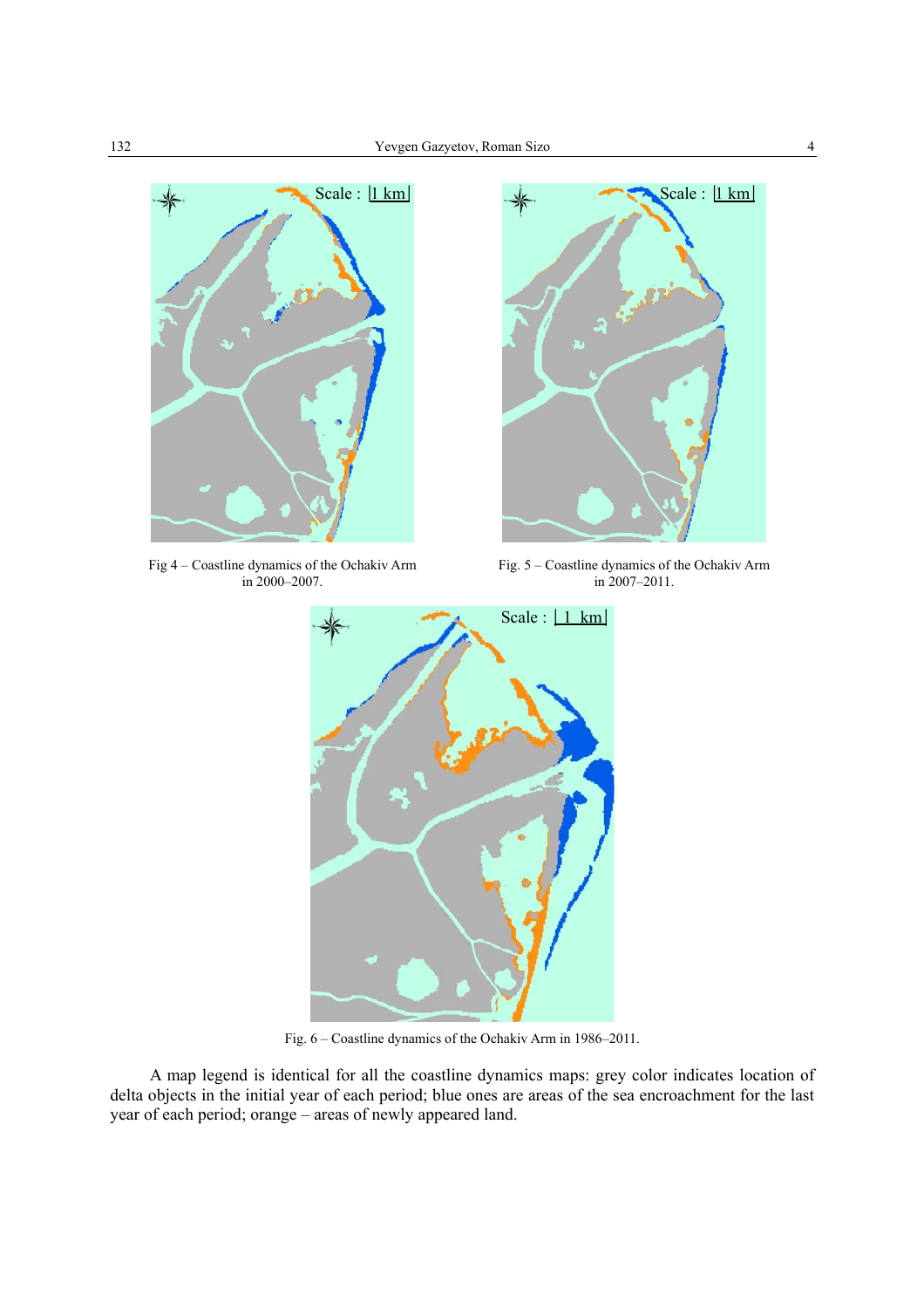Assessment of reedbeds dynamics was carried out by the method as follows: using the 'Unsupervised Classification' function of ERDAS IMAGINE 11 we obtained the classes associated to different types of water surface, and different types of reedbeds and sand. Then, with the 'Spatial Analyst' module of ArcGIS 10, the raster was reclassified and three classes obtained: reed, sand and open water. For each of the three classes a size of the area was calculated that showed the reedbeds area dynamics from 1986 to 2011.

## **3. RESULTS AND DISCUSSIONS**

Long-term trends of open water and lands distribution were evaluated with this pilot study of the Ochakiv Arm of the Danube Delta. Additionally, time periods were determined for the prevalence of active delta accumulative processes and formation of new land areas.

Maps of morphological dynamics of the coastal zone based on images of the 1986–2011 period (Fig. 6) revealed the following directions of the Danube delta changes:

- abrasion (sea encroachment) of spits and cones at the Prirva Arm and Potapivske Arm, where a land strip up to 800 m wide has disappeared (at a confluence point of the Potapivske Arm);
- accumulation, formation of new land areas (spits up to 280 m wide) to the west (toward the Continent) of formerly existing ones;
- trend of closure of extensive water areas of the sea near the marine coastline by alluvial spits;
- growth of reedbed areas with newly-formed reed fields as wide as up to 380 m (between the Prirva Arm and Potapivske Arm).

Comparative GIS-analysis of the delta coastline morphology over the last 26 years at the Ochakiv Arm has shown time dynamics as follows (Fig. 7):

The most intensive processes of land formation were recorded during 1986–1993 and 2007–2011 (land formation prevailed over abrasion by 1.7 times). The 1993–2000 and 2000–2007 intervals showed an opposite situation: erosion prevailed over accumulation of sediments and land-forming processes by 1.5 times.

In general, as for the Ochakiv Arm coastal zone in the 1986–2011 period, we can ascertain a balance between accumulation and abrasion activities. Tectonic subsidence of 1.5 mm/year (Shmuratko, 1982) in this region is negligible because for all the investigated interval of time this subsidence equaled about 4 cm in total.



Fig. 7 – Dynamics of changes in the areas of the Ochakiv Arm coastal zone in 1986–2011 (blue – abrasion; orange – accumulation).